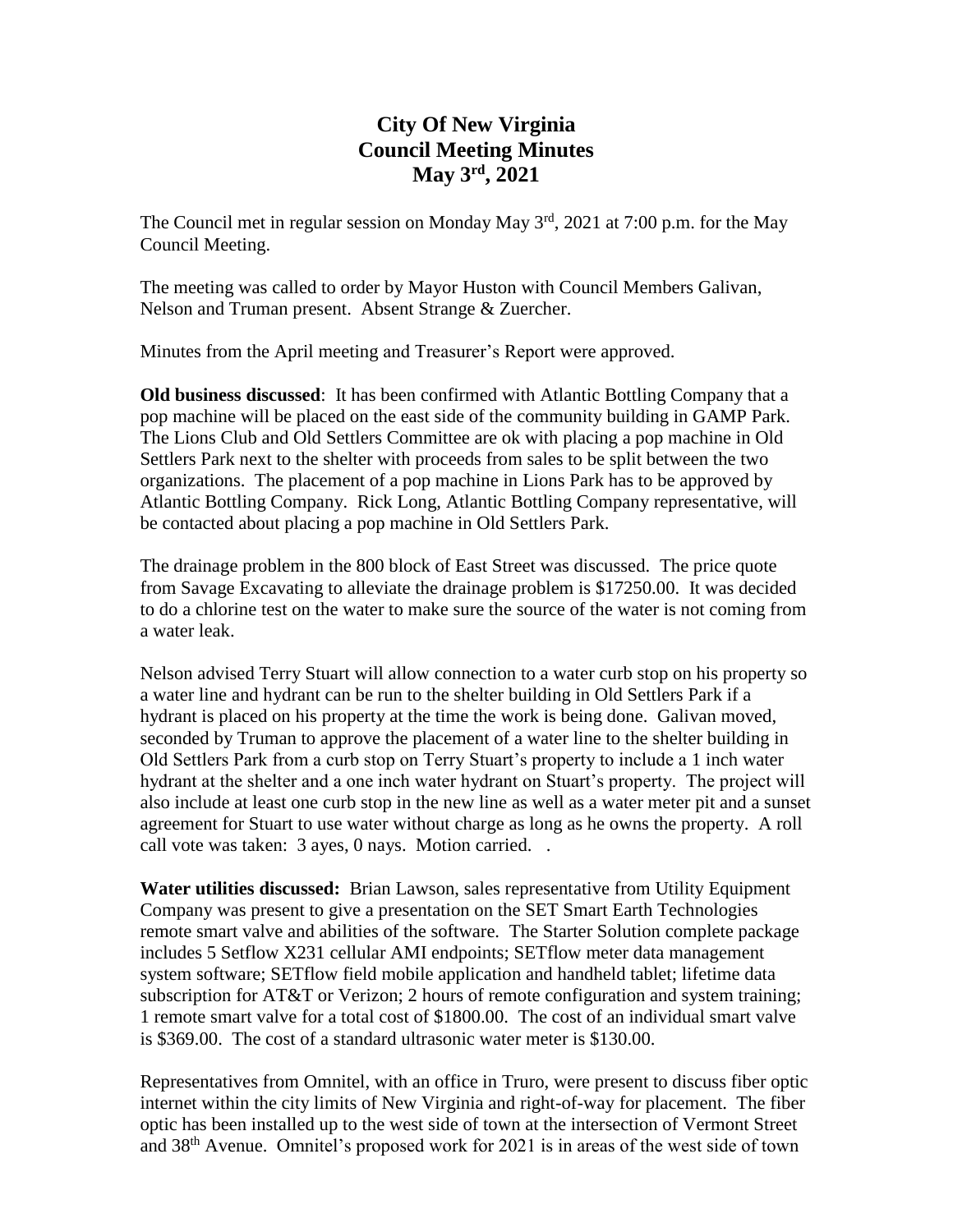(see attached map). Sign-ups are key to 2022 extension further into the city limits. **To sign up, citizens need to register at connect.omnitel.biz.** A \$50.00 deposit is required for a drop to your home. Construction bonuses available only during construction include: free standard installation of any service; no contracts; save \$75.00 with a \$25.00 monthly internet credit for 3 months; free Omni-Fi premium Wi-Fi router for first 3 months. Prices for high speed internet, unlimited data are as follows: 50 Mbps \$89.95/mth; 100Mbps \$119.95/mth; 500 Mbps \$159.95/mth; Gigabit (1,000 Mbps) \$219.95/mth. Digital phone with unlimited local calling can be added for \$5.00/mth. Contractors installing the fiber optic lines are held to a one year warranty. OmniTel is willing to remove the old cable TV pedestals. If you have questions, contact the Truro Office at 641-765-4201 or email at [questions@omnitel.biz.](mailto:questions@omnitel.biz) **If interested, it is of utmost importance and essential that you sign up for the internet service at connect.omnitel.biz.** The agreement regarding use of public right of way for fiber optic communications system will be forwarded to the City Attorney for review.

**Law Enforcement –** The report summary from the Sheriff's Office for the month of April was reviewed. Deputies received or initiated 15 calls for service during the month. Officers spent in excess of 47 hours in the City for the month. There was one citation and/or warning written for traffic violations that occurred within the City of New Virginia proper.

Proposed IT policies per ICAP, the City's insurance carrier were reviewed. Draft policies for acceptable internet use and passwords will continue to be worked on.

A public hearing was held to amend the current 2020-21 New Virginia City Budget. With no citizens present to approve or disapprove and no written or email responses regarding said proposed amendments, Nelson moved, seconded by Truman to close the public hearing. A roll call vote was taken: 3 ayes, 0 nays. Motion carried.

After reviewing amendments of the current budget, Nelson moved, seconded by Galivan to pass & approve the amendments to the current 2020-21 New Virginia City Budget (see attached Amendment Of Current Budget). A roll call vote was taken: 3 ayes, 0 nays. Motion carried.

**Fire Department Business:** Galivan moved, seconded by Truman to approve Alexis Owens from probationary status to full member status. A roll call vote was taken: 3 ayes, 0 nays. Motion carried.

The Council was advised the fire department received a grant from Farm Bureau in the amount of \$1500.00 for an enclosed trailer to store grain bin rescue equipment and other equipment. The cost of the trailer is \$2500.00. The additional \$1000.00 would be paid by the New Virginia Fire Department Association.

The City received a total of three bids for fire truck 768. The bids were opened and Galivan moved, seconded by Nelson to approve and accept the high bid of \$5376.00 for fire truck 768. A roll call vote was taken: 3 ayes, 0 nays. Motion carried.

The Council reviewed and discussed two street repair proposals. G&H Asphalt Corporation bid \$19900.00 – repave asphalt patches 2 and 4 inch depths; overlay Book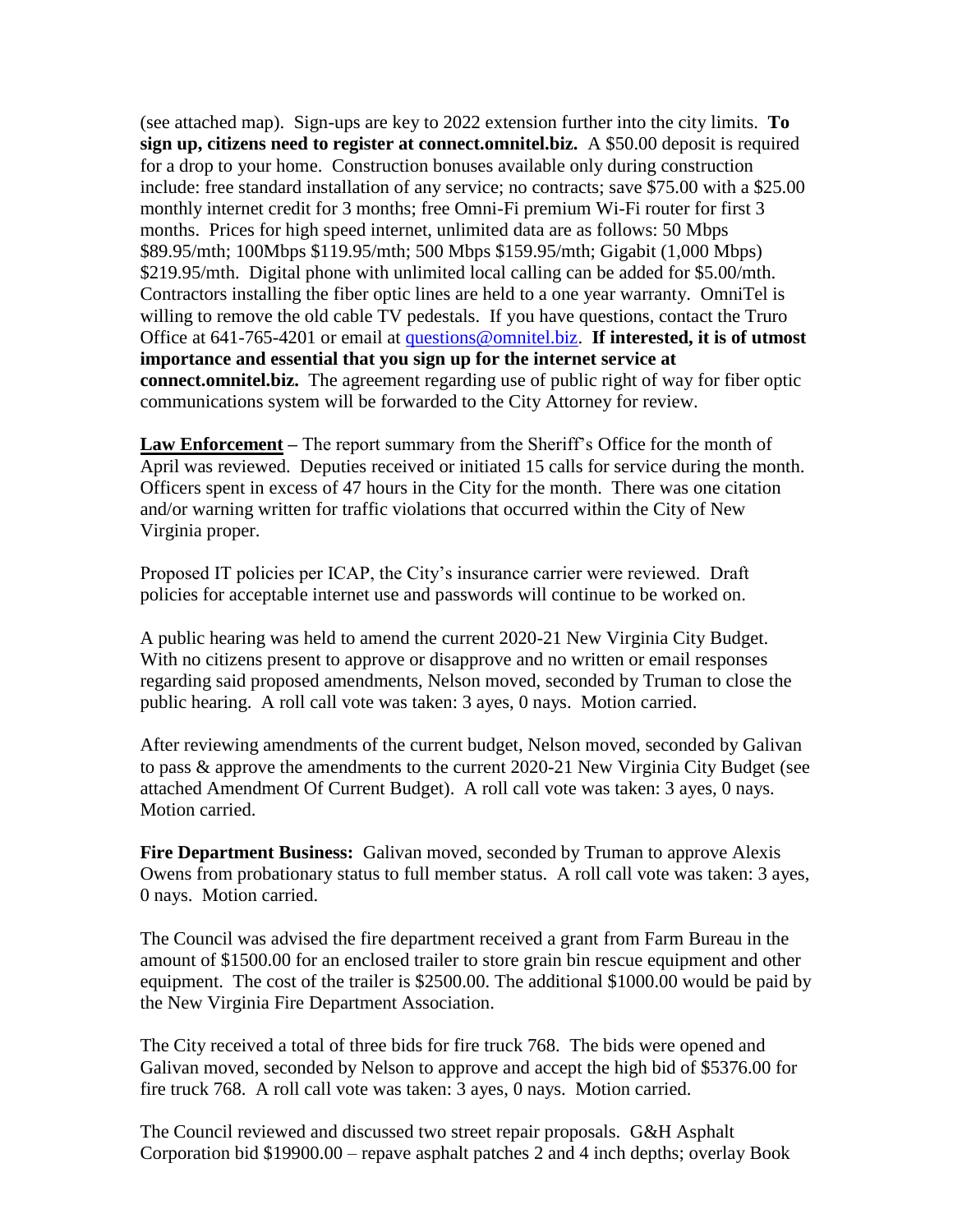Alley 2 inches deep. InRoads Asphalt Paving - \$20967.00 – repave all asphalt patches to depth of 4 inches; overlay Book Alley 2.5 inches deep. With all repave patches to be 4 inches deep and Book Alley to be 2.5 inches deep, Truman moved, seconded by Galivan to approve the InRoads Asphalt Paving bid of \$20967.00. A roll call vote was taken: 3 ayes, 0 nays. Motion carried.

# **GAMP FINANCIAL UPDATE**

### **May 3, 2021**

The following are the balances for the GAMP accounts: Money Market \$31798.86; Regular Account \$765.58. Our rentals/groups utilizing the building still remains the same. We are still doing extra cleaning and sanitizing processes after each use. We are still strongly suggesting all who enter wear masks and social distance. We are also asking renters to operate at the 50% capacity. We will install a pop machine at the GAMP building as well. This will be placed outside to be used when residents are using the park. The disc golf course will be installed here in the near future.

#### **NEW VIRGINIA PLAYGROUND COMMITTEE UPDATE**

Steve Savage has removed the old shelter pad and the dead ash tree from the Lions Park. Mike Bethards has poured the new concrete slab for the shelter. Lane Sturtz and Dryseal Roofing will work on the construction of the second shelter within this month. Our deadline is June 1, 2021. We will need to move the current grills at the park in order to be compliant with the insurance regulations. We are working on placement of the two grills at the Lions Park and possibly two grills at the Gerry Allen Memorial Park. Mike Bethards was able pour the concrete for the new sign to be placed at the park. Once these projects are finished, we will place a memorial tree in honor of Mary Bates. Our account balance is \$11,916.82.

#### **KEEP IOWA BEAUTIFUL PROGRAM**

The account balance is \$9515.76. An Art In The Park activity is planned for June  $13<sup>th</sup>$ that will include music and activities for kids. A five foot tall white oak tree is available for planting. It was discussed to place it in the Lions Park south of the basketball court.

#### **Spring Curbside Clean-Up Day is scheduled for May 15th .**

Congratulations from Mayor Huston to Ryan Meyer, a  $7<sup>th</sup>$  grade student at Interstate 35 Community School who lives in Truro, for winning the state wide Iowa League Of Cities "If I Were Mayor" essay contest. Ryan received a \$500.00 scholarship for his winning essay.

Nelson moved, seconded by Galivan to approve payment of all City bills and GAMP bills. A roll call vote was taken: 3 ayes, 0 nays. Motion carried.

With no further business to come forth, Truman moved, seconded by Nelson to adjourn meeting. A roll call vote was taken: 3 ayes, 0 nays. Motion carried. Meeting adjourned at 11:00 p.m. The June council meeting is scheduled for Monday June  $7<sup>th</sup>$ , 2021 at 7:00 p.m**. June meeting date – Monday June 7th , 2021 at 7:00 p.m.**